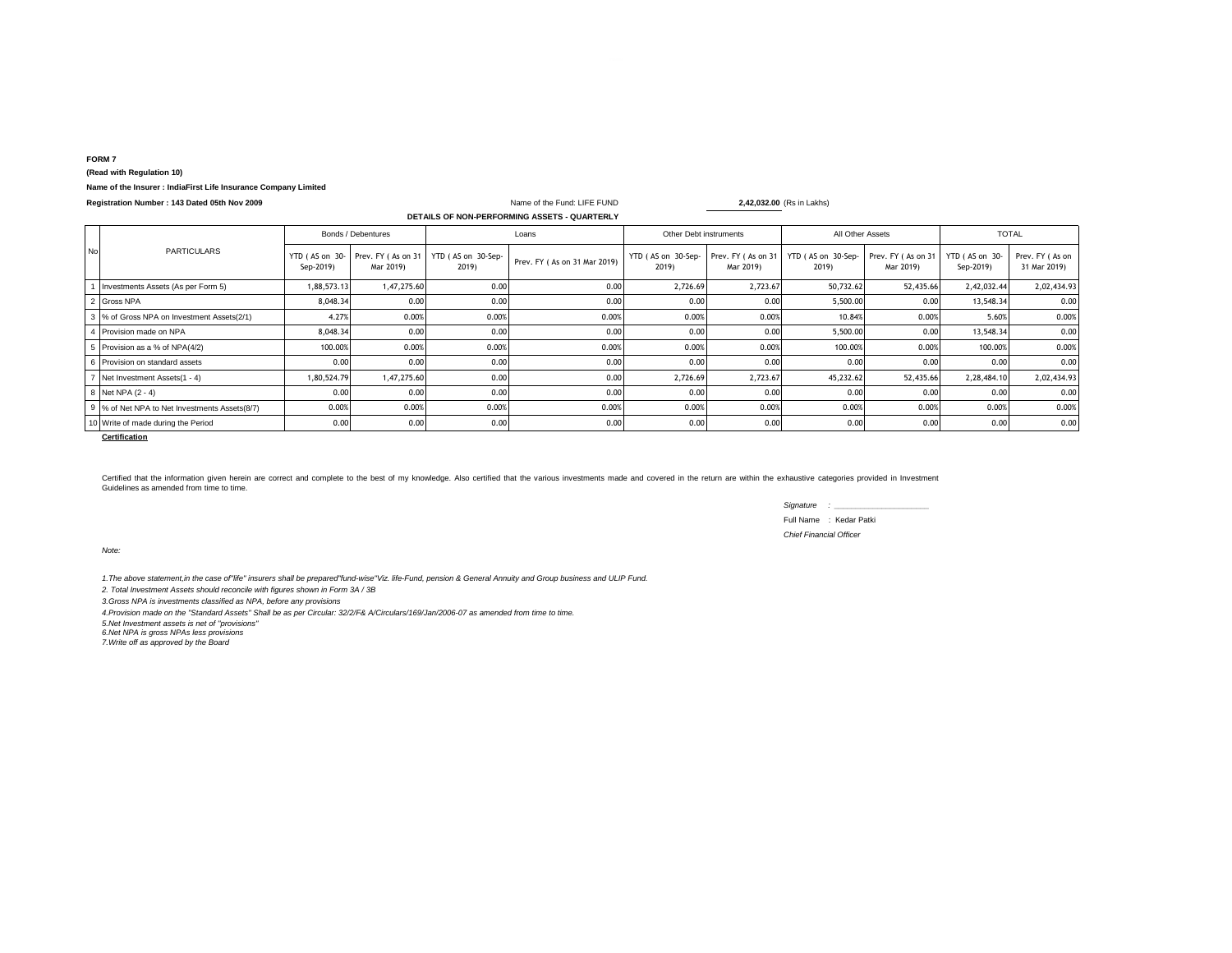# **FORM 7 (Read with Regulation 10) Name of the Insurer : IndiaFirst Life Insurance Company Limited**

#### **Registration Number : 143 Dated 05th Nov 2009** Name of the Fund: PENSION AND GEN ANNUITY BUS **7,97,036.00** (Rs in Lakhs) **DETAILS OF NON-PERFORMING ASSETS - QUARTERLY**

|     |                                             | Bonds / Debentures |                                  | Loans              |                             | Other Debt instruments |                    | All Other Assets   |                    | <b>TOTAL</b> |                                  |
|-----|---------------------------------------------|--------------------|----------------------------------|--------------------|-----------------------------|------------------------|--------------------|--------------------|--------------------|--------------|----------------------------------|
| No. | <b>PARTICULARS</b>                          |                    | YTD (AS on 30-Prev.FY (As On 31- | YTD (AS on 30-Sep- | Prev.FY (As On 31-Mar-2019) | YTD (AS on 30-Sep-     | Prev.FY (As On 31- | YTD (AS on 30-Sep- | Prev.FY (As On 31- |              | YTD (AS on 30-Prev.FY (As On 31- |
|     |                                             | Sep-2019)          | Mar-2019)                        | 2019)              |                             | 2019)                  | Mar-2019)          | 2019)              | Mar-2019)          | Sep-2019)    | Mar-2019)                        |
|     | Investments Assets (As per Form 5)          | 7.41.636.54        | 6.38.526.49                      | 0.00               | 0.00                        | 0.00                   | 0.00               | 55,399.73          | 2.16.738.79        | 7.97.036.27  | 8,55,265.28                      |
|     | Gross NPA                                   | 0.00               | 0.00                             | 0.00               | 0.00                        | 0.00                   | 0.00               | 0.00               | 0.00               | 0.00         | 0.00                             |
|     | 3 % of Gross NPA on Investment Assets(2/1)  | 0.00%              | 0.00%                            | 0.00%              | 0.00%                       | 0.00%                  | 0.00%              | 0.00%              | 0.00%              | 0.009        | 0.00%                            |
|     | Provision made on NPA                       | 0.00               | 0.00                             | 0.00               | 0.00                        | 0.00                   | 0.00               | 0.00               | 0.00               | 0.00         | 0.00                             |
|     | Provision as a % of NPA(4/2)                | 0.00%              | 0.00%                            | 0.00%              | 0.00%                       | 0.00%                  | 0.009              | 0.00%              | 0.009              | 0.002        | 0.00%                            |
|     | Provision on standard assets                | 0.00               | 0.00                             | 0.00               | 0.00                        | 0.00                   | 0.00               | 0.00               | 0.00               | 0.00         | 0.00                             |
|     | Net Investment Assets(1 - 4)                | 7,41,636.54        | 6,38,526.49                      | 0.00               | 0.00                        | 0.00                   | 0.00               | 55,399.73          | 2, 16, 738. 79     | 7,97,036.27  | 8,55,265.28                      |
|     | Net NPA (2 - 4)                             | 0.00               | 0.00                             | 0.00               | 0.00                        | 0.00                   | 0.00               | 0.00               | 0.00               | 0.00         | 0.00                             |
|     | % of Net NPA to Net Investments Assets(8/7) | 0.00%              | 0.00%                            | 0.00%              | 0.00%                       | 0.00%                  | 0.009              | 0.00%              | 0.00%              | 0.009        | 0.00%                            |
|     | 10 Write of made during the Period          | 0.00               | 0.00                             | 0.00               | 0.00                        | 0.00                   | 0.00               | 0.00               | 0.00               | 0.00         | 0.00                             |

## **Certification**

Certified that the information given herein are correct and complete to the best of my knowledge. Also certified that the various investments made and covered in the return are within the exhaustive categories provided in

*Signature : \_\_\_\_\_\_\_\_\_\_\_\_\_\_\_\_\_\_\_\_\_\_* Full Name : Kedar Patki *Chief Financial Officer*

*Note:*

1.The above statement,in the case of"life" insurers shall be prepared"fund-wise"Viz. life-Fund, pension & General Annuity and Group business and ULIP Fund.<br>2. Total Investment Assets should reconcile with figures shown in

*3.Gross NPA is investments classified as NPA, before any provisions*

*4.Provision made on the "Standard Assets" Shall be as per Circular: 32/2/F& A/Circulars/169/Jan/2006-07 as amended from time to time.*

*5.Net Investment assets is net of ''provisions''*

*6.Net NPA is gross NPAs less provisions*

*7.Write off as approved by the Board*